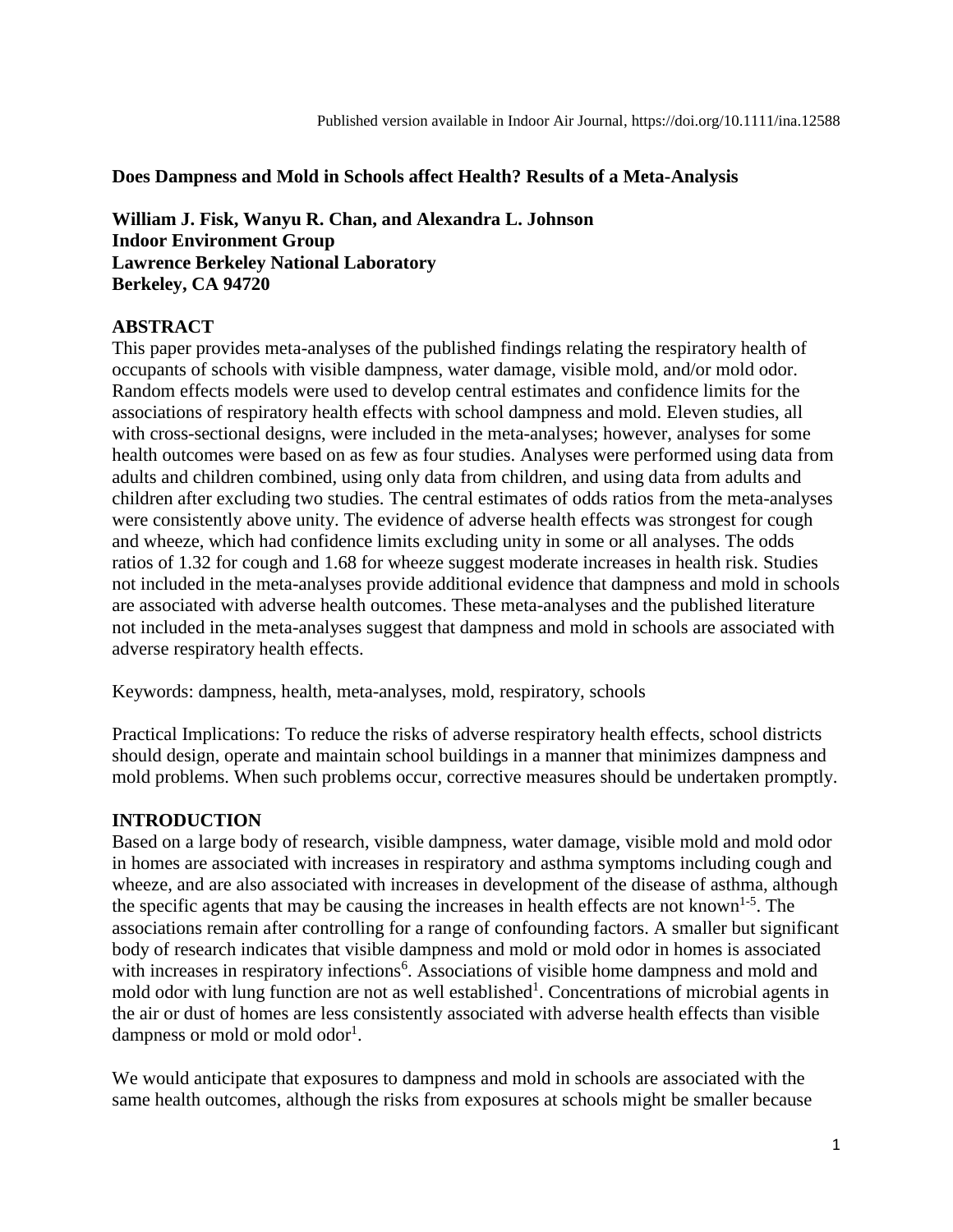students and teachers usually spend less time at school than at home. Less research has been published on the health consequences of dampness and mold in schools and no published review, focusing specifically on this topic, was identified.

This paper provides a meta-analysis of published findings relating the health of occupants of schools or day care centers (both adults and children) with visible dampness (which includes water damage), visible mold, and mold odor.

# **METHODS**

Papers were identified using PubMed using the following search string (((Classroom OR School OR Daycare) AND (dampness OR mold) AND (Health or Asthma). Supplemental searches were performed in Google Scholar with combinations of the same terms. The final PubMed search on September 4, 2018 identified 5195 papers. Titles of each paper were read. If the title indicated that a paper might be relevant, the abstract was read. If the abstract indicated that the paper was relevant, the full paper was read. For inclusion in the meta-analysis, we required that papers were published in peer-reviewed journals, described an original study (i.e., were not reviews of prior research), and provided odds ratios (ORs) and confidence intervals (CIs) for the associations of visible dampness and/or mold, and/or mold odor in schools (including classrooms, universities, or daycare centers) with one or more of the following health outcomes: breathlessness; cough; current asthma; dermal symptoms; nasal symptoms; throat symptoms; wheeze. We did not distinguish among dampness, mold, or mold odor as risk factors since visible mold is considered the result of excess dampness whether or not the dampness is reported, and excess dampness is typically accompanied by mold, even if the mold is not visible. Mold odor is also associated with mold, even when not visible. In addition, one study<sup>7</sup> included water vapor condensation as one of several risk factors.

For inclusion, we required that studies controlled for potential confounders with multivariate statistical modeling or with study designs; however, we did not specify the specific confounders that must be controlled. Study subjects could be either school children or adults (e.g., teachers or other school staff). Data from studies at all grade levels were accepted. We excluded a study<sup>8</sup> that used health data from the general population, and from office workers, as references. Studies of associations of dampness or mold in dorm rooms with health were excluded since we considered dorm rooms as residences. To limit the diversity of the studies used in the metaanalyses, the results of four intervention studies $9-12$  were excluded. Also, to limit diversity, we excluded a study<sup>13</sup> that assessed the level of improvement of health symptoms during weekends and vacation periods in subjects from moisture damaged schools compared to subjects from nondamaged schools.

Because of the very large number (5195) of papers identified via the search, it was not practical to compile the reasons for exclusion of each excluded paper. A very large majority of papers were excluded because they did not address the health consequences of dampness or mold in any type of building. Other main reasons for exclusion were as follows: 1) the study addressed health risks of dampness and mold in homes (potentially of school-age children) but not of dampness and mold in schools; 2) the study assessed associations of health outcomes with airborne molds or molds in dust, but did not include analyses with visible dampness or mold, or mold odor as the risk factor; 3) the study did not provide data for any of the specific health outcomes included in our meta-analysis.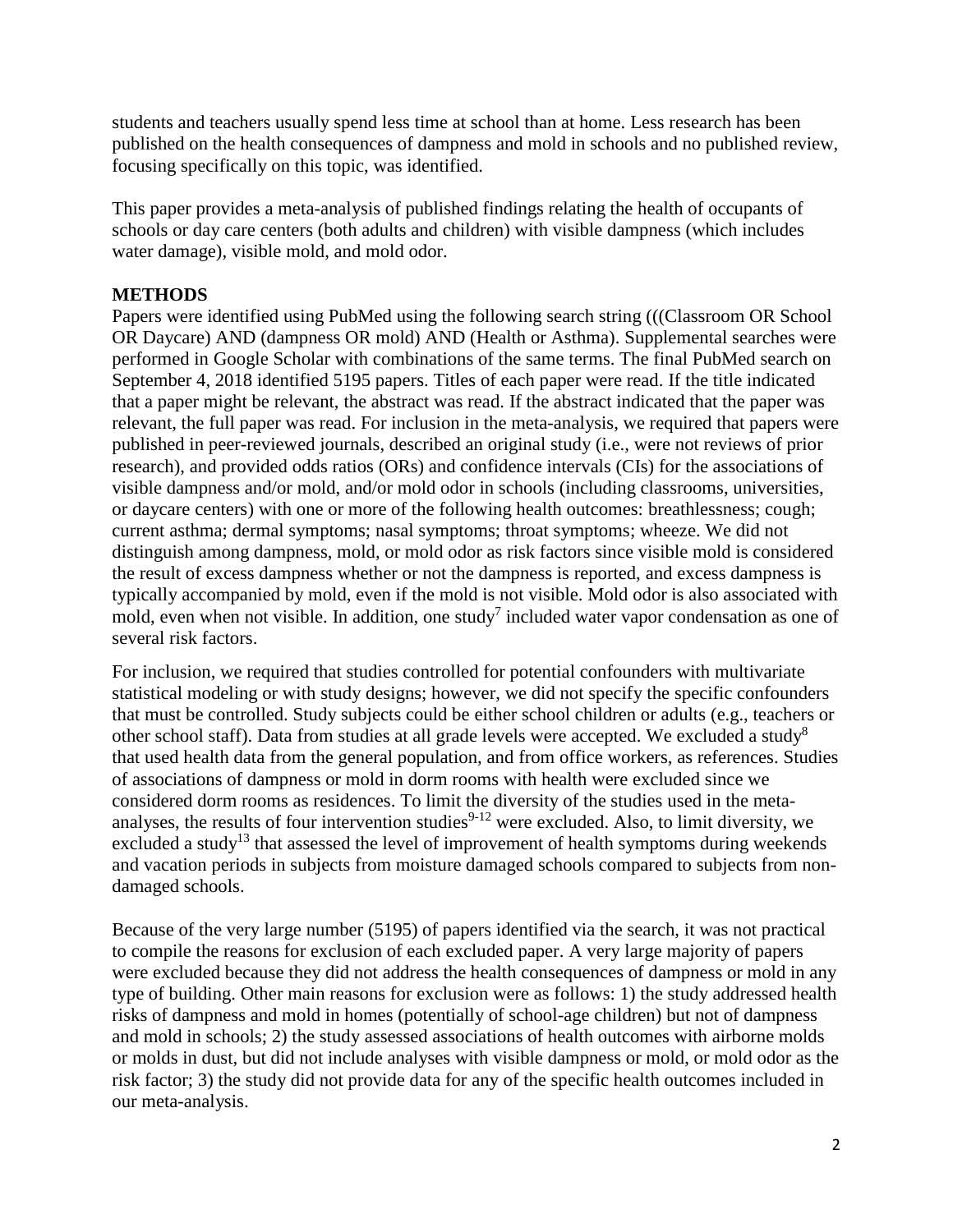The study setting and methods, key findings, and key strengths and weaknesses were summarized in tabular form. Study data were independently extracted by two authors and discrepancies resolved. Findings were also displayed in charts.

We applied random effects models to derive central estimates and confidence limits for the associations of health outcomes with mold, dampness, and/or mold odor. A separate model was run for each health outcome category. Random effect models were more appropriate than fixed effect models as we could not assume that the true effect size for all studies was identical since the studies varied according to subjects, investigators, and scenarios. In addition, because findings of multiple analyses within a single study may not be statistically independent, we applied a random effects model that adjusted for possible within-study correlations. The approach used was the same as in prior meta-analyses of dampness and mold with various respiratory outcomes<sup>6,2</sup>. In each meta-analysis model, we included from each eligible study all relevant ORs for different but correlated risk factors (e.g., visible dampness, visible mold, mold odor). If a study included ORs for multiple specific health outcomes (e.g., cough and night-time cough) within a health outcome category (e.g., cough), the meta-analysis used the ORs for each specific health outcome.

We required that each analysis utilize data from four or more studies. Accordingly, calculations for throat symptoms and breathlessness, each with data from only three studies, were excluded. Additionally, from some analyses of subsets of studies, calculations for current asthma and dermal symptoms were excluded.

One study<sup>14</sup> provide values of relative risk in place of ORs. We treated the relative risk values as equivalent to ORs. With prevalence rates of health outcomes far less than 100%, values of relative risk tend to be slightly smaller than ORs.

ORs and 95% CIs reported in primary studies were first log-transformed. The transformed results for each health outcome category were then combined using statistical software  $R^{15}$  metafor package<sup>16</sup>. A random effects model was fitted to the studies using the rma function that utilizes the inverse-variance method. These results were compared to those obtained from our main analysis using the rma.mv function following a multi-level random effects model procedure<sup>17</sup> to account for both within-study and between-study variance, where a variance-covariance matrix of the sampling errors was estimated and constructed. The three levels of variance are: level 1 – sampling variance of the extracted effect sizes; level 2 – variance between effect sizes extracted from the same study; and level 3 – variance between studies. The three-level analysis approach is a practical way to account for interdependency of effect sizes without requiring primary studies to report the correlations between outcomes. Simulation studies showed that this method resulted in unbiased central estimates and corresponding standard errors<sup>18,19</sup>. Further, the three-level approach allowed an examination of the differences in outcomes within studies (i.e. within-study heterogeneity) as well as an examination of differences between studies (e.g., between-study heterogeneity. We used the three level model as our primary analysis. The outputs of the models were exponentiated to produce the ORs and CIs for graphs and tables.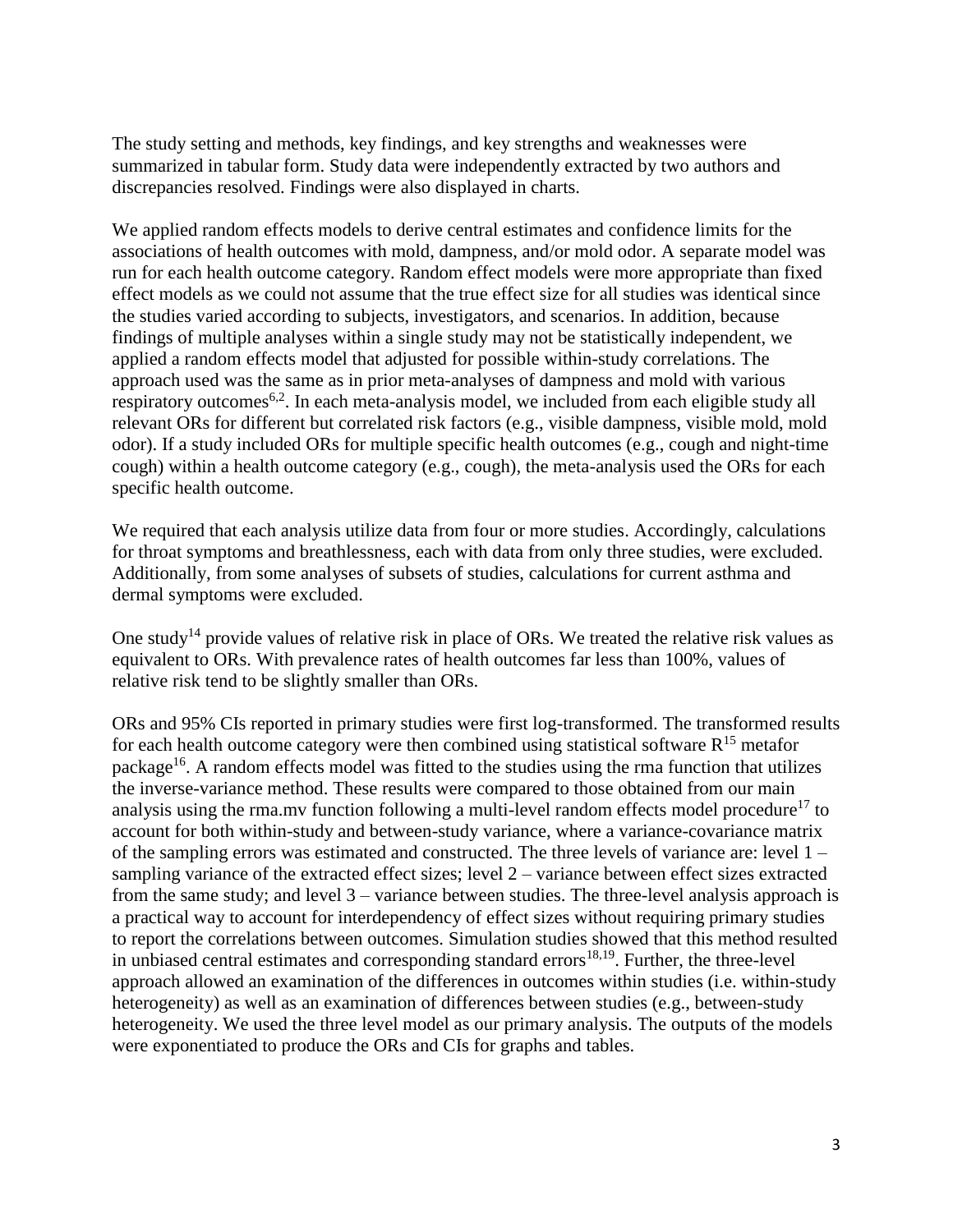Ideally, all studies included in a meta analysis would be very similar in design and subject type with results that vary only because of sampling variance. Heterogeneity indicates that the variability in study results is not fully explained by sampling variance. Our analyses included calculations of p values from significance tests of heterogeneity. The  $I^2$  statistic was also computed. The  $I^2$  value describes the percentage of variability across studies due to heterogeneity rather than sampling error<sup>20</sup>. Using the criteria outlined for Cochrane reviews,  $I^2$  values below 40% may indicate that heterogeneity is unimportant, 30-60% may represent moderate heterogeneity, and greater than 75% indicates considerable heterogeneity<sup>20</sup>. I<sup>2</sup> can be biased in small meta-analyses due to low statistical power.

The primary meta-analyses used data from all studies, regardless of the subject type (child or adult) or risk factor. A second set of analyses considered only studies with children as subjects. A third set of analyses omitted data from Bakke et al.<sup>21</sup> and Taskinen et al.<sup>22</sup>. These two studies compared health effects of subjects of one or two schools with widely known dampness problems to health effects of subjects of one or two schools without such problems. We felt that the known history of dampness problems in these two studies could have biased the reporting of symptoms and that the small number of schools were additional weaknesses.

# **RESULTS**

After applying inclusion criteria, eleven studies remained<sup>21,23,24,14,25-29,7,22</sup>. The study features and results are compiled in Table S1 in the supplemental information. Nine studies provided data for cough, seven studies provided data for nasal symptoms, and six studies provided data for wheeze. Four studies provided data for current asthma and dermal symptoms. All included studies had a cross sectional design. In all studies, presence of dampness or mold was verified by trained inspectors, by members of the research team, or, in one case by teachers when the subjects were children. Thus, none of the studies relied on reports of subjects to indicate whether dampness of mold were present. The number of subjects in statistical tests ranged from 113 to 9271. In four studies, the subjects were adult teachers or staff, otherwise the subjects were school children. Many studies provided multiple sets of ORs and CIs, with each set applicable to a specific combination of health outcome and risk factor. Risk factors included in the metaanalyses were visible dampness, water damage, visible mold, mold odor, and combinations of these factors.

Most studies controlled for a broad set of potential confounders. Confounders commonly controlled in the studies within the meta-analyses included gender, age, socio-economic status, atopy, environmental tobacco smoke at home, and dampness and mold at home. One study  $2<sup>1</sup>$ controlled only for age and gender.

Table 1 provides the results of the three-level random effects modelling. We first consider the meta-analyses of all studies; i.e., studies with either adults or children as subjects and with the following risk factors individually or in combination: visible dampness; water damage; visible mold; mold odor. All of the resulting central estimates for ORs exceeded unity (1.0) with a range from 1.13 for dermal symptoms to 1.68 for wheeze. Ninety five percent CIs excluded unity for cough with OR =  $1.32$  (1.2 – 1.45) and for wheeze with OR =  $1.68$  (1.06 – 2.66). For nasal symptoms, the OR was 1.23 with a lower confidence limit of 0.96, indicating an increase in risk that was nearly significant since the lower CI was close to unity. P values for heterogeneity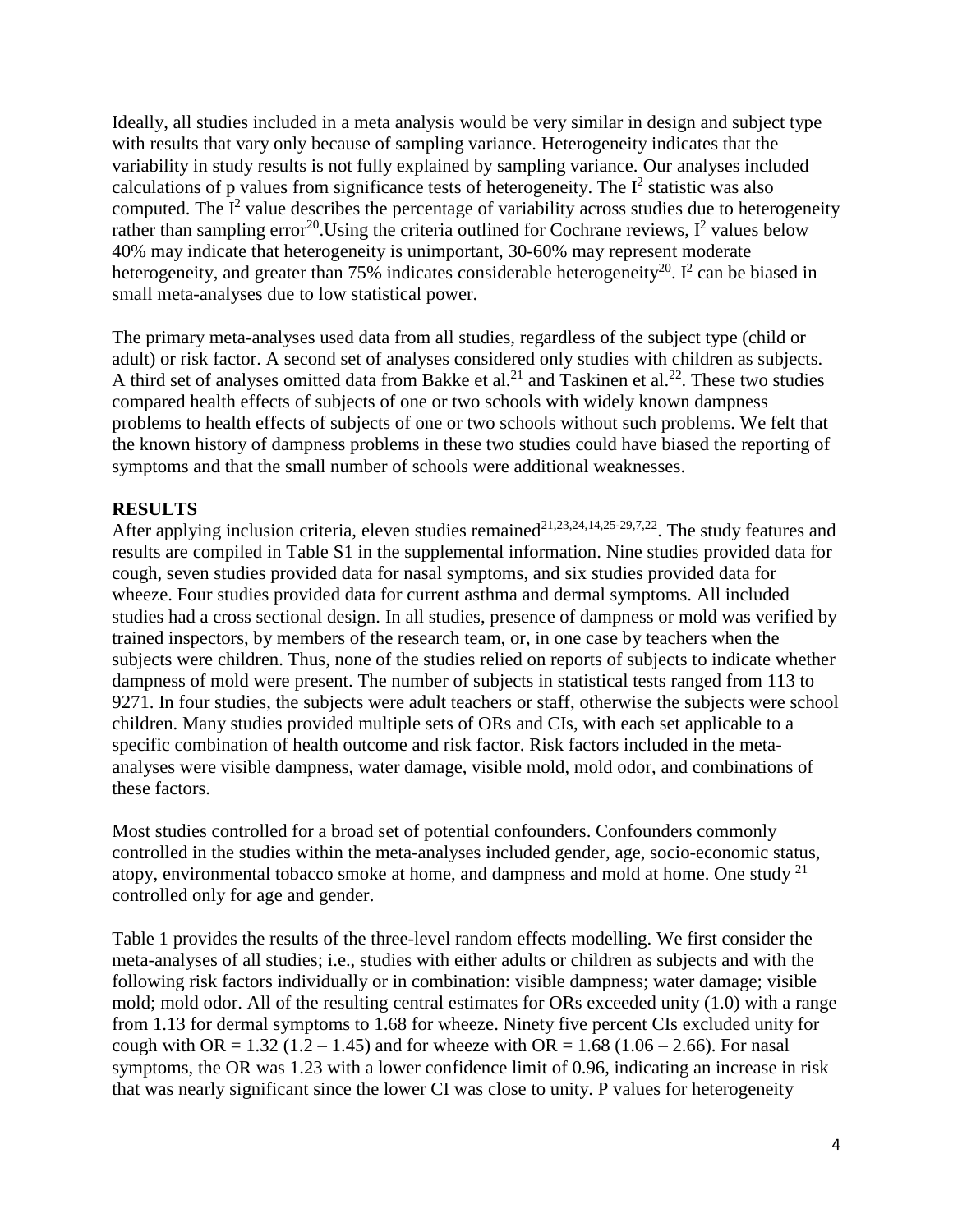ranged from 0.02 for wheeze and current asthma to 0.81 for cough. Figure 1 shows Forest plots with adjusted ORs and 95% CIs cough, nasal symptoms, wheeze, dermal, and current asthma.

Next consider the analyses of the subset of studies with children as subjects. Central estimates of ORs always exceeded unity with a range of 1.16 for nasal symptoms to 1.88 for wheeze. However, cough is the only outcome for which the 95% CI excluded unity with  $OR = 1.30$  (1.17  $-1.45$ ).

When we excluded data from Bakke et al  $2008<sup>21</sup>$  and Taskinen et al. 1999<sup>22</sup>, for the analyses with adults and children combined, most ORs changed minimally. For wheeze, the OR decreased from 1.68 to 1.43 and the lower confidence limit dropped to 0.97, just below unity.

When we applied the inverse-variance random effects model to adults and children for all studies, central estimates ranged from 1.16 for dermal symptoms to 1.66 for wheeze, with the CIs excluding the null in all cases except dermal symptoms. A table of these results can be found in Table S2 in the supplemental information. Relative to the three-level random effects models, this model yielded central estimates that tended to be slightly higher with CIs that were substantially narrower. The narrower CIs were expected since the standard models treat the multiple results from within studies as independent.

| <b>Health Effect</b>                                                 | <b>Numbe</b><br>r of<br><b>ORs</b> | <b>Number</b><br>of<br><b>Studies</b> | OR (95% CI)         | Hetero-<br>geneity p-<br>Value <sup>a</sup> | <b>Distribution of</b><br>Variance $I^2$ (%) |                                       |
|----------------------------------------------------------------------|------------------------------------|---------------------------------------|---------------------|---------------------------------------------|----------------------------------------------|---------------------------------------|
|                                                                      |                                    |                                       |                     |                                             | Within<br>study <sup>b</sup>                 | <b>Between-</b><br>Study <sup>b</sup> |
| <b>1. ADULTS AND CHILDREN AS SUBJECTS</b>                            |                                    |                                       |                     |                                             |                                              |                                       |
| Cough                                                                | 28                                 | 9                                     | $1.32(1.20-1.45)$   | 0.81                                        | 16                                           | $\Omega$                              |
| <b>Current</b><br>asthma                                             | 6                                  | $\overline{4}$                        | $1.38(0.72 - 2.63)$ | $0.02*$                                     | $\Omega$                                     | 71                                    |
| <b>Dermal</b><br>symptoms                                            | 15                                 | $\overline{\mathcal{A}}$              | $1.13(0.70-1.83)$   | 0.38                                        | $\Omega$                                     | 42                                    |
| <b>Nasal</b><br>symptoms                                             | 28                                 | $\overline{7}$                        | $1.23(0.96-1.59)$   | 0.06                                        | $\Omega$                                     | $43*$                                 |
| Wheeze                                                               | 14                                 | 6                                     | $1.68(1.06-2.66)$   | $0.02*$                                     | $\Omega$                                     | 59                                    |
| <b>2. ONLY CHILDREN AS SUBJECTS</b>                                  |                                    |                                       |                     |                                             |                                              |                                       |
| Cough                                                                | 18                                 | 6                                     | $1.30(1.17-1.45)$   | 0.44                                        | 23                                           | $\Omega$                              |
| <b>Nasal</b><br>symptoms                                             | 14                                 | $\overline{\mathcal{A}}$              | $1.16(0.86-1.56)$   | 0.34                                        | $\Omega$                                     | $42*$                                 |
| Wheeze                                                               | 5                                  | $\overline{\mathcal{A}}$              | $1.88(0.66 - 5.37)$ | $0.003*$                                    | 38                                           | 37                                    |
| 3. ADULTS AND CHILDREN AS SUBJECTS EXCLUDING DATA FROM [21] AND [22] |                                    |                                       |                     |                                             |                                              |                                       |
| Cough                                                                | 26                                 | $\overline{7}$                        | $1.30(1.18-1.43)$   | 0.90                                        | 13                                           | $\Omega$                              |
| <b>Current</b><br>asthma                                             | 6                                  | 4                                     | $1.38(0.72 - 2.63)$ | $0.02*$                                     | $\theta$                                     | 71                                    |
| <b>Nasal</b><br>symptoms                                             | 27                                 | 6                                     | $1.20(0.92 - 1.58)$ | $0.05*$                                     | $\Omega$                                     | $45*$                                 |
| <b>Wheeze</b>                                                        | 13                                 | 5                                     | $1.43(0.97-2.09)$   | 0.12                                        | $\Omega$                                     | 40                                    |

Table 1. Primary results of the three main, multi-level meta analyses .

<sup>a</sup> Test for heterogeneity between all ORs:  $* = p < 0.05$ .

<sup>b</sup> One-sided log-likelihood-ratio test for significance of within-study variance and between-study variance:  $* = p < 0.05$ .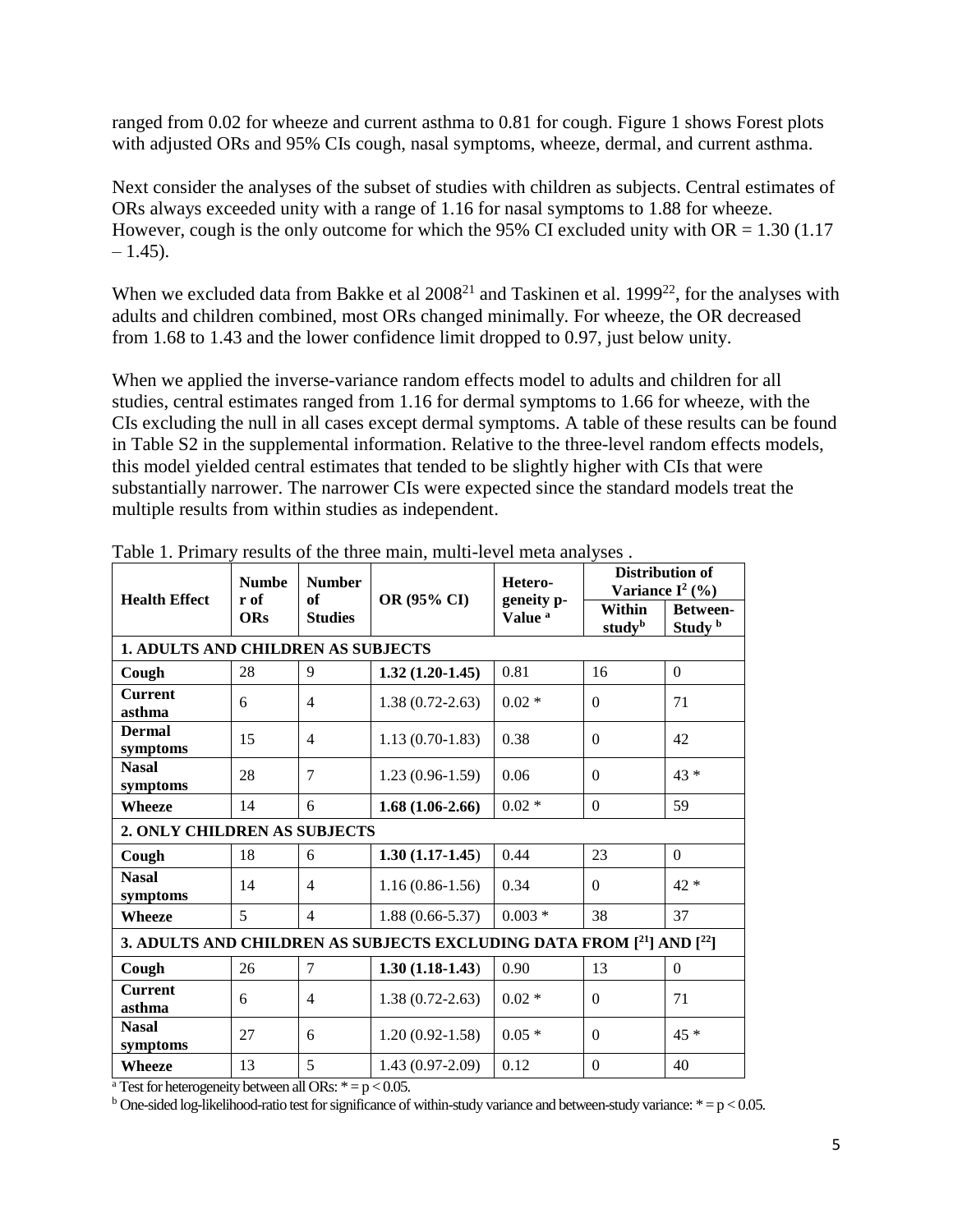The p values from test of heterogeneity in all ORs and values of distribution of variance  $(I^2)$  are also listed in Table 1. Although there are several exceptions, for most analyses p values far exceeded 0.05, suggesting acceptable heterogeneity. For most of the cases, total variance can be attributed to the estimated sampling variance and the differences between ORs between studies. In comparison, differences between ORs within studies was a minor component of the total variance. The sum of  $I^2$  values was less than 50% for most of the cases.  $I^2$  was lowest for cough, for which data were available from nine studies. I<sup>2</sup> was greater than 50% for current asthma and wheeze.

For cough, which has confidence limits excluding unity in all analyses, p values for heterogeneity are 0.44 to 0.90 and a small fraction of variation is due to heterogeneity. For wheeze, which has a confidence interval excluding unity in the analyses of results from all studies, heterogeneity is high with  $p = 0.02$  and an estimated 59% of variation due to heterogeneity. Excluding data from Bakke et al  $2008<sup>21</sup>$  and Taskinen et al. 1999<sup>22</sup>, reduces heterogeneity in the analysis for wheeze leading to a p value of 0.12. Heterogeneity is also significant for nasal symptoms ( $p = 0.05$ ) for the final set of analyses excluding the two studies. Analysis of variance suggests that heterogeneity is due to between-study variance. Analyses of the subset of studies with children as subjects resulted in reduced heterogeneity for nasal symptoms ( $p = 0.34$ ). This finding suggests that part of the between-study variance may be explained by whether the subjects were children or adults.

Funnel plots are provided in Figure 2, where odds ratios were plotted on logarithmic scale. Asymmetry in funnel plots can have multiple causes including heterogeneity, chance, and reporting or publication bias -- the less frequent publication of results with low ORs or with confidence intervals including unity <sup>30</sup>. In the funnel plots, nearly all data points fall within the boundaries of the funnels which is suggestive of limited bias. None of the funnel plots have a particularly high level of asymmetry, considering the relatively small number of data points. In the plot for wheeze, there appears to be fewer than expected data points with high standard error and a small odds ratio, possibly indicating publication bias or other sources of bias.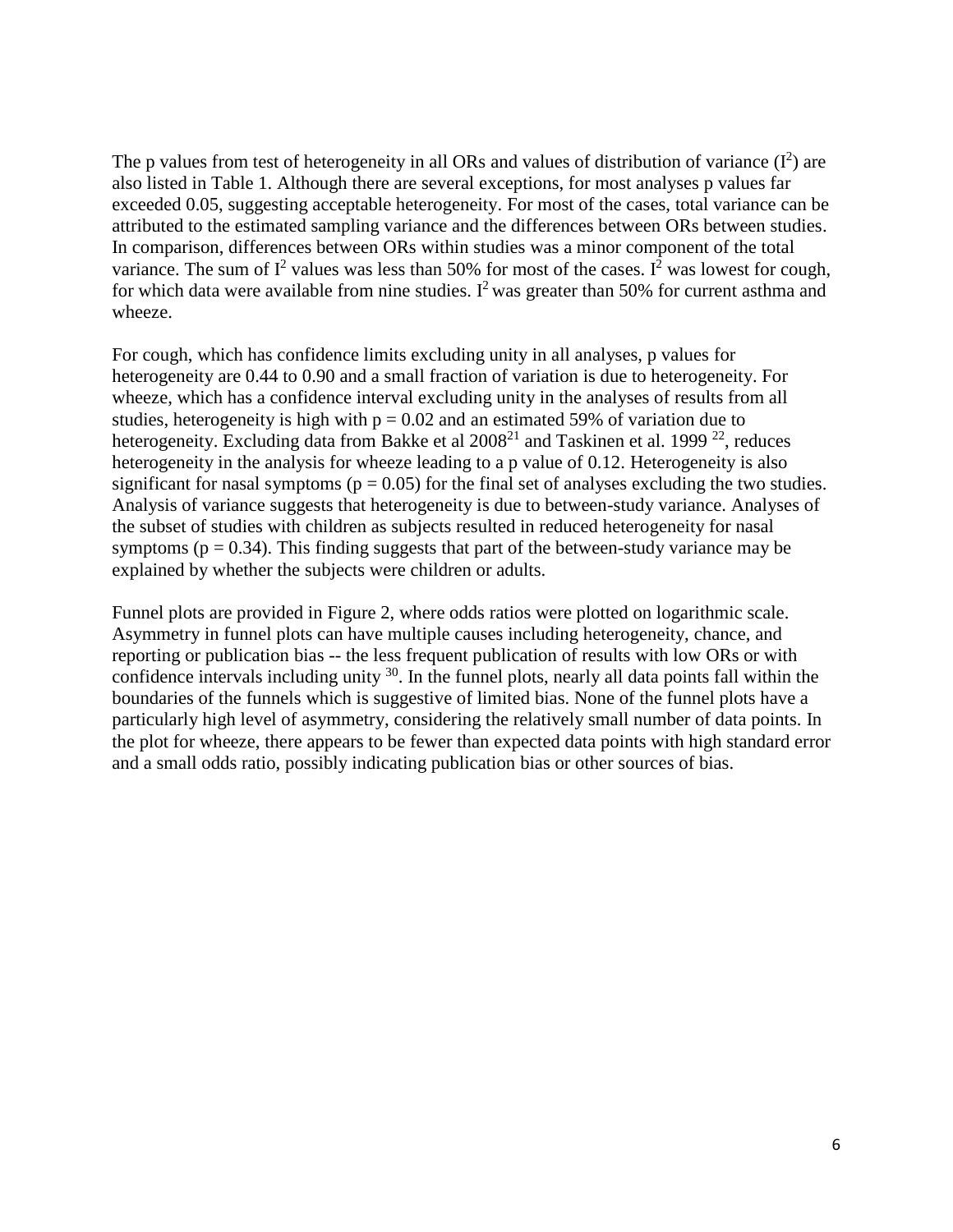

Figure 1. Forest plots for cough, nasal symptoms, wheeze, dermal, and current asthma with the area of each square proportional to the study's weight in the meta-analysis and the whiskers indicating the limits of the 95% CIs.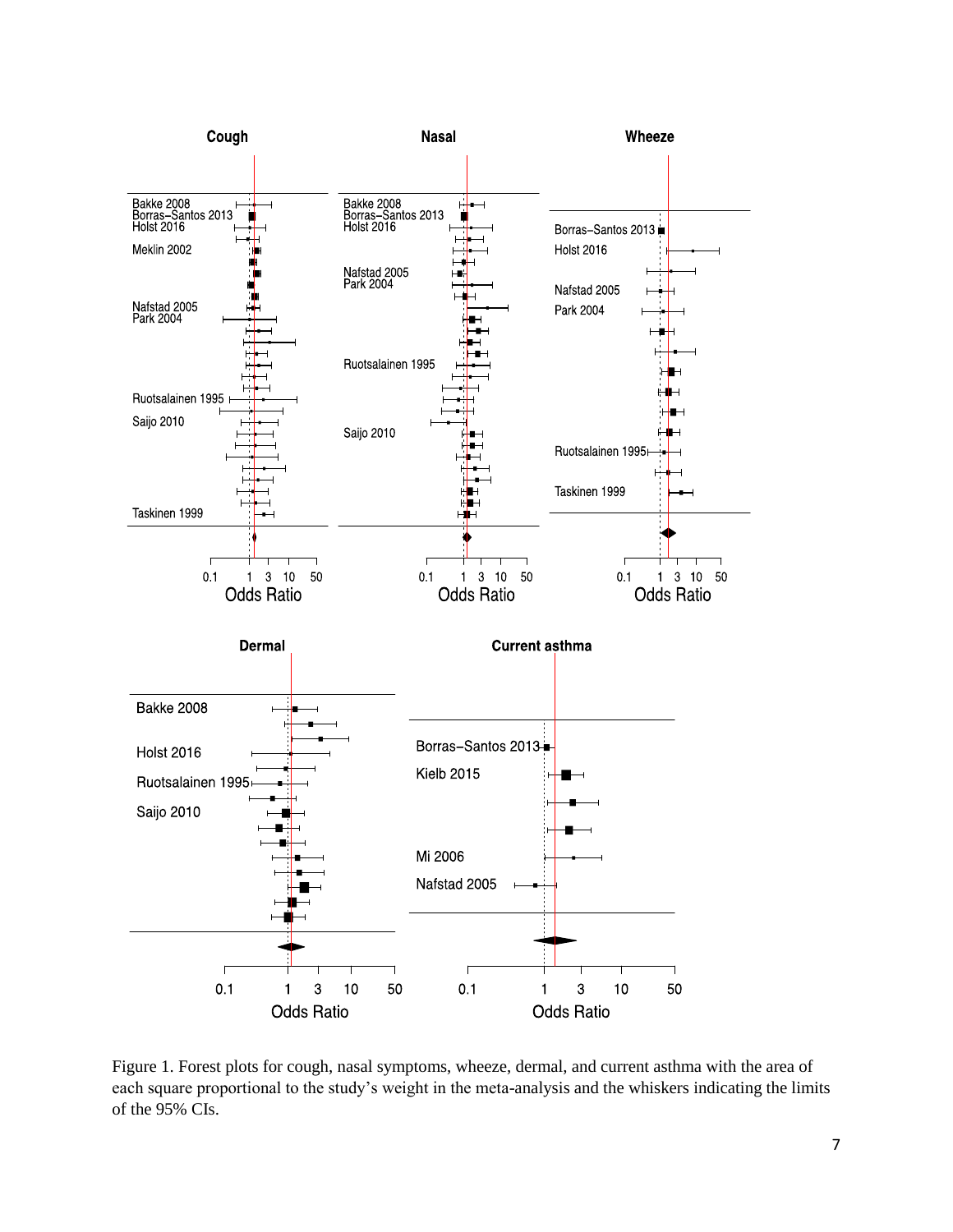

Figure 2. Funnel plots.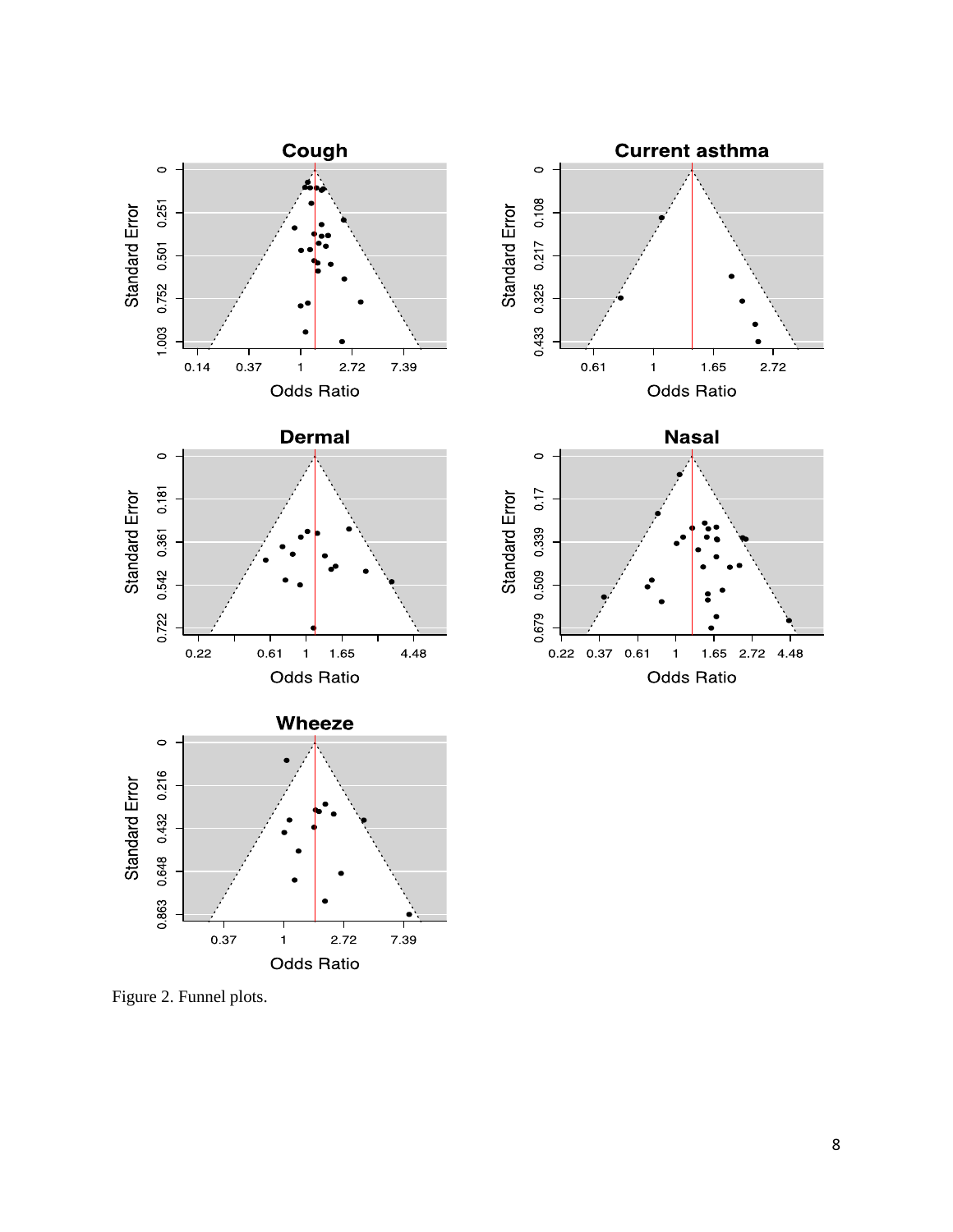### **DISCUSSION**

The central estimates of odds ratios from these meta-analyses are consistently above unity suggesting associations of adverse respiratory health effects with dampness and mold in schools. The suggestion of adverse health effects is strongest for cough and wheeze, which have confidence limits excluding unity in some or all analyses, and for nasal symptoms for which the lower confidence limit is just below unity. The ORs of 1.32 for cough and 1.68 for wheeze suggest moderate increases in health risk and the ORs near 1.2 for nasal symptoms suggest a small increase in health risk. Wide CIs for dermal symptoms and current asthma may be partly a consequence of the small number of studies providing data for these outcomes; however, other factors such as heterogeneity may also contribute to the wide CIs. Omitting data from the two studies having both few buildings and with well established, likely widely known, dampness problems led to minor changes in most ORs.

For cough, the heterogeneity in study results is small, while for wheeze and nasal symptoms there is considerable heterogeneity. Heterogeneity may be explained by the differences in the characteristics of the study participants and the diversity of the studies. For wheeze, heterogeneity is reduced when omitting data from two studies having both few buildings and buildings with well established, likely widely known, dampness problems. For nasal symptoms, heterogeneity is reduced when studies with children as subjects were analyzed separately. The tests for heterogeneity may have been underpowered because of the small number of studies providing data $^{20}$ .

The ORs resulting from these analyses suggest the magnitudes of the fractional increases in respiratory health effects when schools have dampness or mold. For example, an OR of 1.5 suggests slightly less than a 50% increase in a health effect. The significance of these increases depend on the baseline proportions of subjects experiencing the respiratory health effects. Not all studies provided baseline prevalence rates of health effects in schools without dampness or mold. However, the study with the largest number of subjects reported the following prevalence rates among children in schools without dampness or mold: 2-4% for current asthma; 10% to 11% for wheeze; 13% to 20% for cough; and 24% to 31% for nasal symptoms.

The data underlying the meta-analyses are from studies that have, in general, controlled for a broad set of potential confounders. All but two studies have more than 250 subjects. The verifications, in every study, of dampness and mold by people (trained inspectors, research team members, or in one case teachers when the subjects were children) who were not study subjects is a strength.

There are many limitations to the meta-analyses reported here. The underlying data are entirely from cross sectional studies, a type of study subject to biases that cannot prove causal relationships. These studies can be subject to confounding and other limitations inherent in the study design, despite methods used to control for known confounders. For dermal symptoms and current asthma only four studies provided data. The health data are entirely self-reported and the occupants of damp and/or moldy schools may have been aware of the problems and their potential to cause health effects. The possibility of publication bias is always a concern for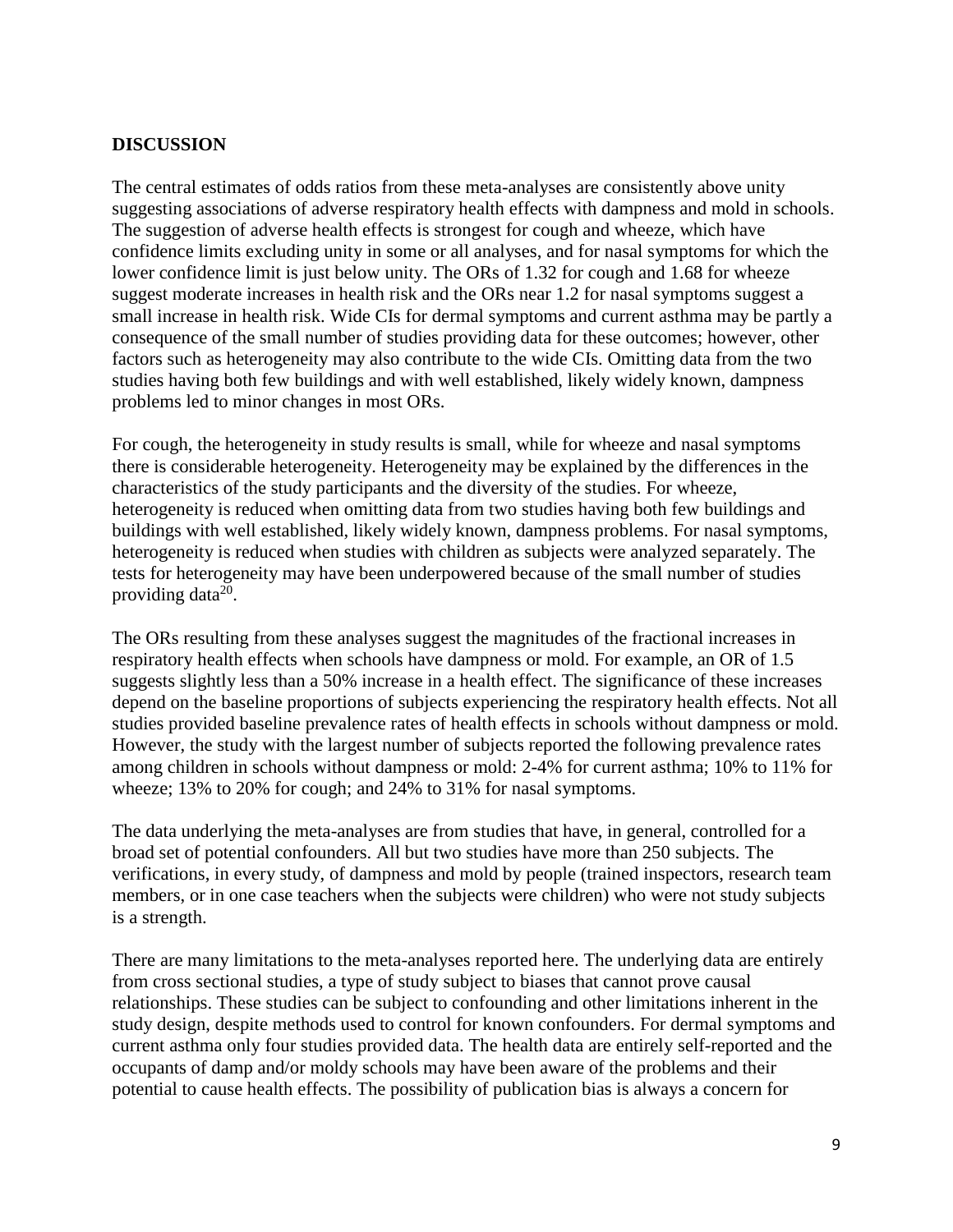research of this type. However, it is not the case that only statistically significant findings have been published. Most of the published data indicates non-statistically-significant increases in health risks. The funnel plots suggest limited publication bias and provision of funnel plots is a common practice for meta analyses, although the value of funnel plots is questionable when there are fewer than ten studies<sup>30</sup> which includes all of our analyses.

Ideally, school districts seeking to reduce dampness and mold in their buildings would have clear criteria defining the dampness and mold conditions that trigger remedial actions. However, the various studies cited have employed a variety of definitions for dampness and mold and there are no generally accepted criteria for distinguishing a problematic level of dampness and mold, which adversely affects health, from a non-problematic level of dampness and mold $31$ . The lack of such criteria may hinder efforts to reduce dampness and mold-related health effects. Data from studies not included in the meta-analyses were also reviewed. Four studies described in five papers assessed whether renovations to correct dampness and mold problems in schools  $\frac{1}{2}$  improved health<sup>9,12,10,11,32</sup>. All four studies reported statistically significant improvements in some respiratory health outcomes after renovations. In one of these studies, a thorough renovation was associated with improved health but a partial renovation did not significantly improve health<sup>12</sup>. Among identified studies measuring airborne levels of mold, with higher airborne mold levels five of seven reported statistically significant increases in respiratory symptoms or asthma or an improvement in nasal patency and worsening of inflammatory markers in nasal lavage fluids $33-37$ . One of the seven studies reported a very small statistically significant decrease in wheeze with higher airborne mold<sup>38</sup> and another study<sup>24</sup> reported a decrease in atopic dermatitis with higher airborne mold. Eight studies reported in nine papers were identified that have investigated whether dampness and mold indicators were associated with objective (measured) health outcomes such as lung function or markers of allergic or inflammatory responses<sup>21,39,40,37,10,11,34,24,32</sup>. Four of the eight studies reported statistically significant worsening of one or more objective health outcomes with indicators of building dampness or mold<sup>37,11,34,24,32</sup>. However, with indicators of dampness and mold, one of these four studies also reported a statistically significant improvement in an objective health outcome<sup>24</sup>. Four studies reported no statistically significant associations<sup>21,39,40,10</sup>. Overall, the data from studies not included in the meta-analyses provide additional evidence that dampness and mold in schools increase health risks.

# **CONCLUSIONS**

The results of these meta-analyses and the data from studies not included in the meta-analyses suggest increased risks of adverse respiratory health effects with presence of dampness and mold in schools. The suggested link with adverse health effects is strongest for cough and wheeze, which have confidence limits excluding unity in some or all meta-analyses.

# **ACKNOWLEDGMENTS**

This study was funded through interagency agreement DW-089-92500601-0 between the Indoor Environments Division, Office of Radiation and Indoor Air of the U.S. Environmental Protection Agency (EPA) and the U. S. Department of Energy under contract DE-AC02-05CH11231. The authors thank Randy Chapman for program management and Mark Mendell and Brett Singer for reviewing a draft of this paper. The authors have no conflict of interest related to the content of this paper.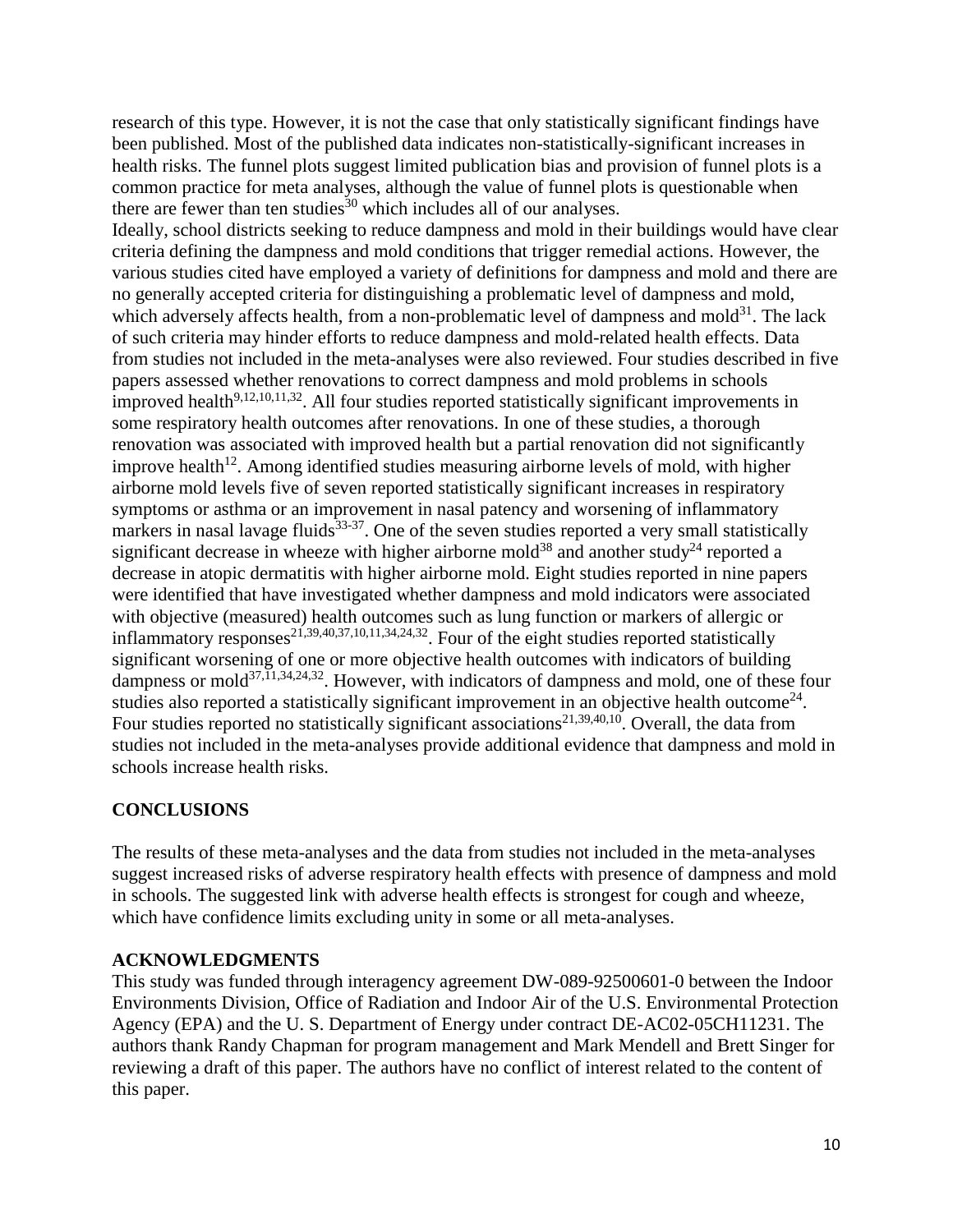# **SUPPORTING INFORMATION**

Supporting information is available at <https://onlinelibrary.wiley.com/doi/10.1111/ina.12588>

# **REFERENCES**

1 Mendell MJ, Mirer AG, Cheung K, Tong M, Douwes J. Respiratory and allergic health effects of dampness, mold, and dampness-related agents: a review of the epidemiologic evidence. *Environ Health Perspect* 2011; **119**: 748-56.

2 Fisk WJ, Lei-Gomez Q, Mendell MJ. Meta-analyses of the associations of respiratory health effects with dampness and mold in homes. *Indoor Air.* 2007; **17**: 284-95.

3 Quansah R, Jaakkola MS, Hugg TT, Heikkinen SA, Jaakkola JJ. Residential dampness and molds and the risk of developing asthma: a systematic review and meta-analysis. *PLoS One* 2012; **7**: e47526. 4 IOM. *Damp indoor spaces and health, Institute of Medicine, National Academy of Sciences.*

Washington, D.C.: National Academy Press; 2004.

5 World Health Organization. WHO Guidelines for indoor air quality: dampness and mold, ISBN 798 92 890 4168 3. Copenhagen, Denmark: World Health Organization regional office for Europe; 2009.

6 Fisk WJ, Eliseeva E, Mendell MJ. Association of residential dampness and mold with respiratory tract infections and bronchitis: a meta-analysis. *Environmental Health* 2010; **9:72**.

7 Saijo Y, Nakagi Y, Ito T, Sugioka Y, Endo H, Yoshida T. Dampness, food habits, and sick building syndrome symptoms in elementary school pupils. *Environ Health Prev Med* 2010; **15**: 276-84.

8 Sahakian NM, White SK, Park JH, Cox-Ganser JM, Kreiss K. Identification of mold and dampnessassociated respiratory morbidity in 2 schools: comparison of questionnaire survey responses to national data. *J Sch Health* 2008; **78**: 32-7.

9 Lignell U, Meklin T, Putus T, Rintala H, Vepsalainen A, Kalliokoski P, Nevalainen A. Effects of moisture damage and renovation on microbial conditions and pupils' health in two schools--a longitudinal analysis of five years. *J Environ Monit* 2007; **9**: 225-33.

10 Patovirta R, Husman T, Haverinen U, Vahteristo M, Uitti J, Tukiainen H, Nevalainen A. The remediation of mold damaged school-a three-year follow-up study on teachers' health. *Central European Journal of Public Health* 2004; **12**: 36-42.

11 Savilahti R, Uitti J, Laippala P, Husman T, Roto P. Respiratory morbidity among children following renovation of a water-damaged school. *Arch Environ Health* 2000; **55**: 405-10.

12 Meklin T, Potus T, Pekkanen J, Hyvarinen A, Hirvonen MR, Nevalainen A. Effects of moisturedamage repairs on microbial exposure and symptoms in schoolchildren. *Indoor Air* 2005; **15 Suppl 10**: 40-7.

13 Casas L, Espinosa A, Pekkanen J, Asikainen A, Borràs‐Santos A, Jacobs J, Krop E, Täubel M, Hyvärinen A, Heederik D. School attendance and daily respiratory symptoms in children: influence of moisture damage. *Indoor Air* 2016.

14 Kielb C, Lin S, Muscatiello N, Hord W, Rogers-Harrington J, Healy J. Building-related health symptoms and classroom indoor air quality: a survey of school teachers in New York State. *Indoor Air* 2015; **25**: 371-80.

15 R Core Team. A language and environment for statistical computing. Vienna, Austria: R Foundation for Statistical Computin[g https://www.R-project.org/;](https://www.r-project.org/) 2017.

16 Viechtbaur W. Conducting meta-analyses in R with the metafor package. *Journal of Statistical Software* 2010; **36**: 1-48.

17 Assink M, Wibbelink CJM. Fitting three-level meta-analytical models in R: A step-by-step tutorial. *The Quantitative Methods for Psychology* 2016; **12**: 154-74.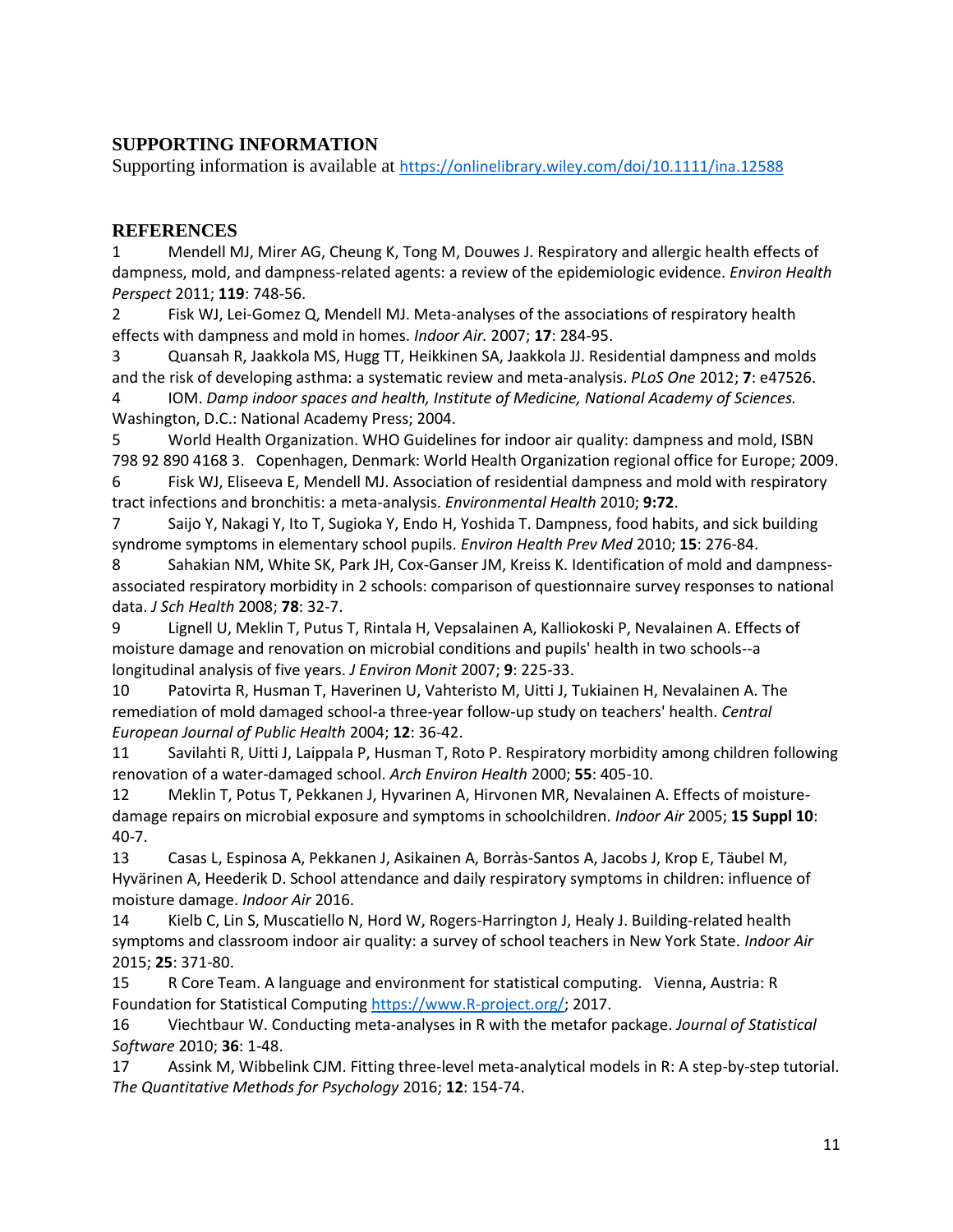18 Van den Noortgate W, López-López JA, Marín-Martínez F, Sánchez-Meca J. Three-level metaanalysis of dependent effect sizes. *Behavior Research Methods* 2013; **45**: 576-94.

19 Moeyaert M, Ugille M, Natasha Beretvas S, Ferron J, Bunuan R, Van den Noortgate W. Methods for dealing with multiple outcomes in meta-analysis: a comparison between averaging effect sizes, robust variance estimation and multilevel meta-analysis. *International Journal of Social Research Methodology* 2017; **20**: 559-72.

20 Higginns JPT G, S (editors). *Cochrange handbook for systematic reviews of interventions versiion 5.1.* <https://training.cochrane.org/handbook:> The Cochrane Collaboratiion; 2011.

21 Bakke JV, Norback D, Wieslander G, Hollund BE, Florvaag E, Haugen EN, Moen BE. Symptoms, complaints, ocular and nasal physiological signs in university staff in relation to indoor environment temperature and gender interactions. *Indoor Air* 2008; **18**: 131-43.

22 Taskinen T, Hyvarinen A, Meklin T, Husman T, Nevalainen A, Korppi M. Asthma and respiratory infections in school children with special reference to moisture and mold problems in the school. *Acta Paediatr* 1999; **88**: 1373-9.

23 Borràs-Santos A, Jacobs JH, Täubel M, Haverinen-Shaughnessy U, Krop EJ, Huttunen K, Hirvonen M-R, Pekkanen J, Heederik DJ, Zock J-P. Dampness and mould in schools and respiratory symptoms in children: the HITEA study. *Occupational and Environmental Medicine* 2013; **70**: 681-7.

24 Holst GJ, Host A, Doekes G, Meyer HW, Madsen AM, Plesner KB, Sigsgaard T. Allergy and respiratory health effects of dampness and dampness-related agents in schools and homes: a crosssectional study in Danish pupils. *Indoor Air* 2016; **26**: 880-91.

25 Meklin T, Husman T, Vepsalainen A, Vahteristo M, Koivisto J, Halla-Aho J, Hyvarinen A, Moschandreas D, Nevalainen A. Indoor air microbes and respiratory symptoms of children in moisture damaged and reference schools. *Indoor Air* 2002; **12**: 175-83.

26 Mi YH, Norbäck D, Tao J, Mi YL, Ferm M. Current asthma and respiratory symptoms among pupils in Shanghai, China: influence of building ventilation, nitrogen dioxide, ozone, and formaldehyde in classrooms. *Indoor Air* 2006; **16**: 454-64.

27 Nafstad P, Jaakkola J, Skrondal A, Magnus P. Day care center characteristics and children's respiratory health. *Indoor Air* 2005; **15**: 69-75.

28 Park JH, Schleiff PL, Attfield MD, Cox-Ganser JM, Kreiss K. Building-related respiratory symptoms can be predicted with semi-quantitative indices of exposure to dampness and mold. *Indoor Air* 2004; **14**: 425-33.

29 Ruotsalainen R, Jaakkola N, Jaakkola JJ. Dampness and molds in day-care centers as an occupational health problem. *Int Arch Occup Environ Health* 1995; **66**: 369-74.

30 Sterne JAC, Sutton AJ, Ioannidis JPA, Terrin N, Jones DR, Lau J, Carpenter J, Rücker G, Harbord RM, Schmid CH, Tetzlaff J, Deeks JJ, Peters J, Macaskill P, Schwarzer G, Duval S, Altman DG, Moher D, Higgins JPT. Recommendations for examining and interpreting funnel plot asymmetry in meta-analyses of randomised controlled trials. *BMJ* 2011; **343**: d4002.

31 Mendell MJ, Kumagai K. Observation-based metrics for residential dampness and mold with dose-response relationships to health: A review. *Indoor Air* 2017; **27**: 506-17.

32 Savilahti R, Uitti J, Roto P, Laippala P, Husman T. Increased prevalence of atopy among children exposed to mold in a school building. *Allergy* 2001; **56**: 175-9.

33 Chen CH, Chao HJ, Chan CC, Chen BY, Guo YL. Current asthma in schoolchildren is related to fungal spores in classrooms. *Chest* 2014; **146**: 123-34.

34 Simoni M, Cai GH, Norback D, Annesi-Maesano I, Lavaud F, Sigsgaard T, Wieslander G, Nystad W, Canciani M, Viegi G, Sestini P. Total viable molds and fungal DNA in classrooms and association with respiratory health and pulmonary function of European schoolchildren. *Pediatr Allergy Immunol* 2011; **22**: 843-52.